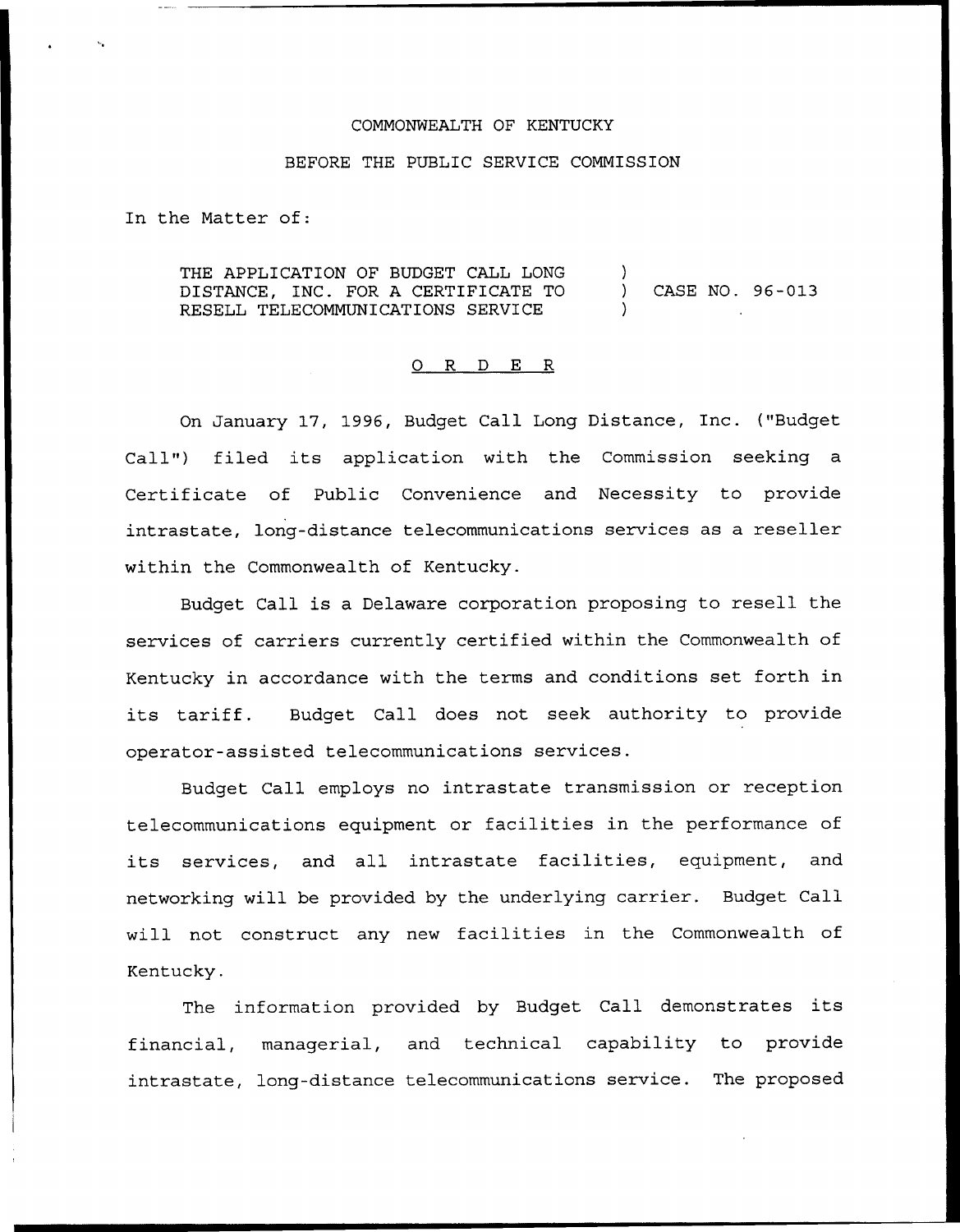rates filed January 17, 1996 should be approved as the fair, just and reasonable rates to be charged.

In Administrative Case No.  $306<sup>1</sup>$  the Commission stated the importance of eliminating possible customer confusion arising from the name of the billing service, rather than the name of the provider of telecommunications services, appearing on the bill. Accordingly, Budget Call should ensure that its name appears prominently on all bills issued to customers for services rendered by it.

The Commission, having considered the application, the information provided by Budget Call, and being otherwise sufficiently advised, HEREBY ORDERS that:

1. Budget Call be and it hereby is granted authority to provide intrastate, long-distance telecommunications services within the Commonwealth of Kentucky on and after the date of this Order.

2. Budget Call shall comply with the provisions of the Orders in Administrative Case No. 323.<sup>2</sup>

Budget Call shall ensure that its name appears  $3.$ prominently on all bills issued to customers for services rendered by it.

Administrative Case No. 306, Detariffing Billing and Collection Services, Order dated April 30, 1990.

 $\overline{c}$ Administrative Case No. 323, An Inquiry Into IntraLATA Toll Competition, An Appropriate Compensation Scheme for Completion of IntraLATA Calls by Interexchange Carriers, and WATS Jurisdictionality.